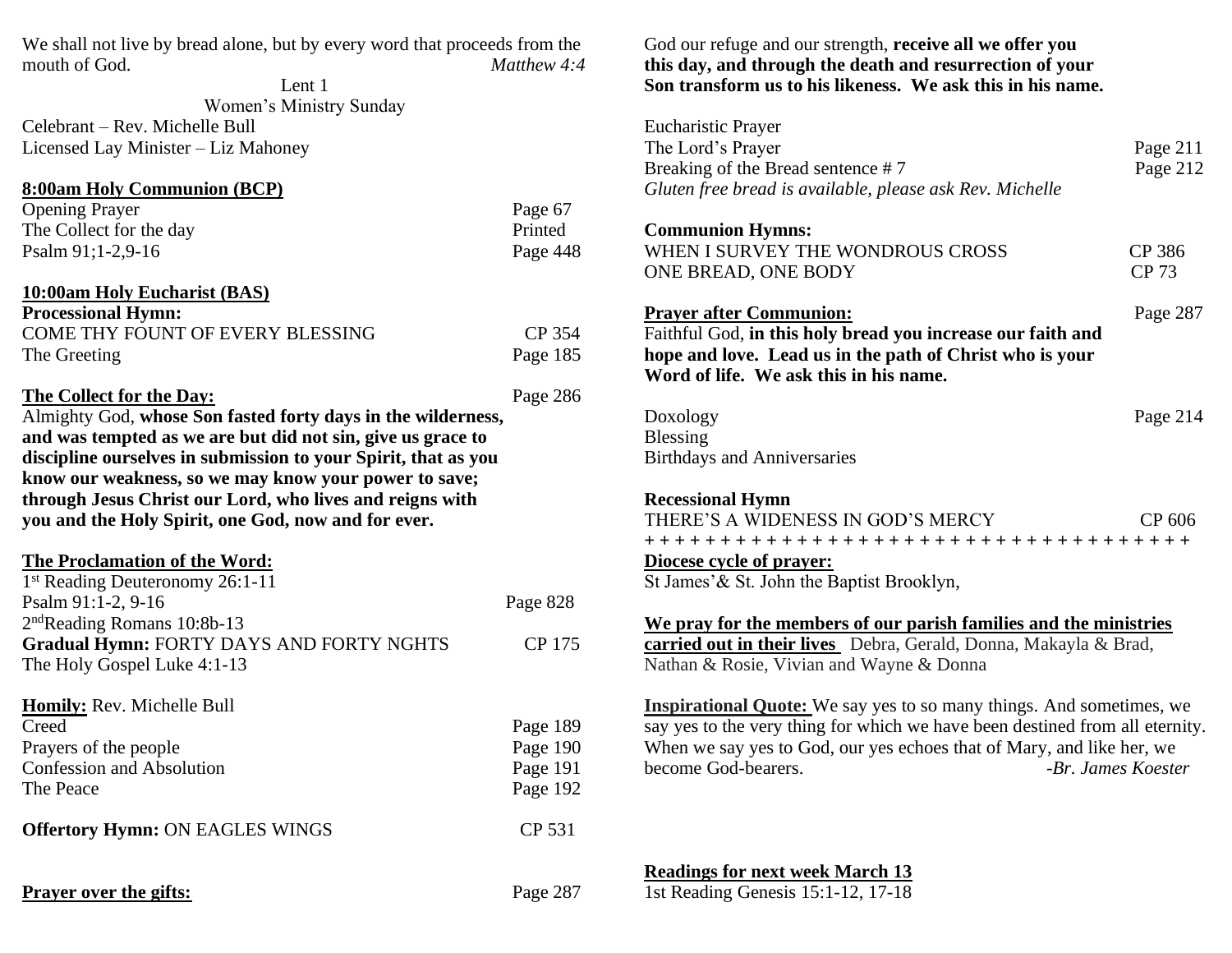Psalm 27 2nd Reading Philippians 3:17-4:1 The Holy Gospel Luke 13:31-35

## **This week in our parish**

| Sunday Mar.6 8:00am Holy Communion                  |
|-----------------------------------------------------|
| 10:00am Holy Eucharist                              |
| Wednesday Mar.9 11:00am Holy Communion              |
| Wednesday, Mar 911:00am Holy Eucharist, Study Group |
| Thursday, Mar 101:00pm Prayer Group in person       |
| Thursday Mar 10 1:00pm Prayer Group                 |
| Sunday Mar 13 8:00am Holy Communion                 |
| 10:00am Holy Eucharist                              |

## **Notices**

**Congratulations** to those who were elected to offices in the church at our Annual Meeting. Cécile Leverman is our new secretary and Wendy Graham was re-elected as Treasurer. Allen Johnson, Sarah Durnford and Joe and Sharon Ledger were elected as members at large. Thanks to them and to all who are continuing on Parish council. We will be commissioning all of them next Sunday, March 13.

**Lenten Study**: will be taking place after the mid-week service. It's not too late to join if you are interested. Please speak to Rev. Michelle.

**Lenten Mid-Week Services**: This year our theme for these is to explore some of the people who took part in the events of Jesus' last few days. The homilies will be by members of the Spiritual Development Team. This week we will be hearing about St. Peter from Betty Bowdridge.

**Women's Ministry Sunday**: Today we recognize the ministry of women in the church. Of course, this was more significant back in the day when women's ministry was all done behind the scenes. Women have always been an integral part of the church, as have men. It is good to have a balance and be able to use the gifts of all our members.

> **PWRDF:** During Lent we will be raising money for the Primate's Fund Climate Action program. You will see some information handouts in your bulletin and learn more with our display. The hearts and boxes are available for you to collect money, plus we have offering envelopes. Don't